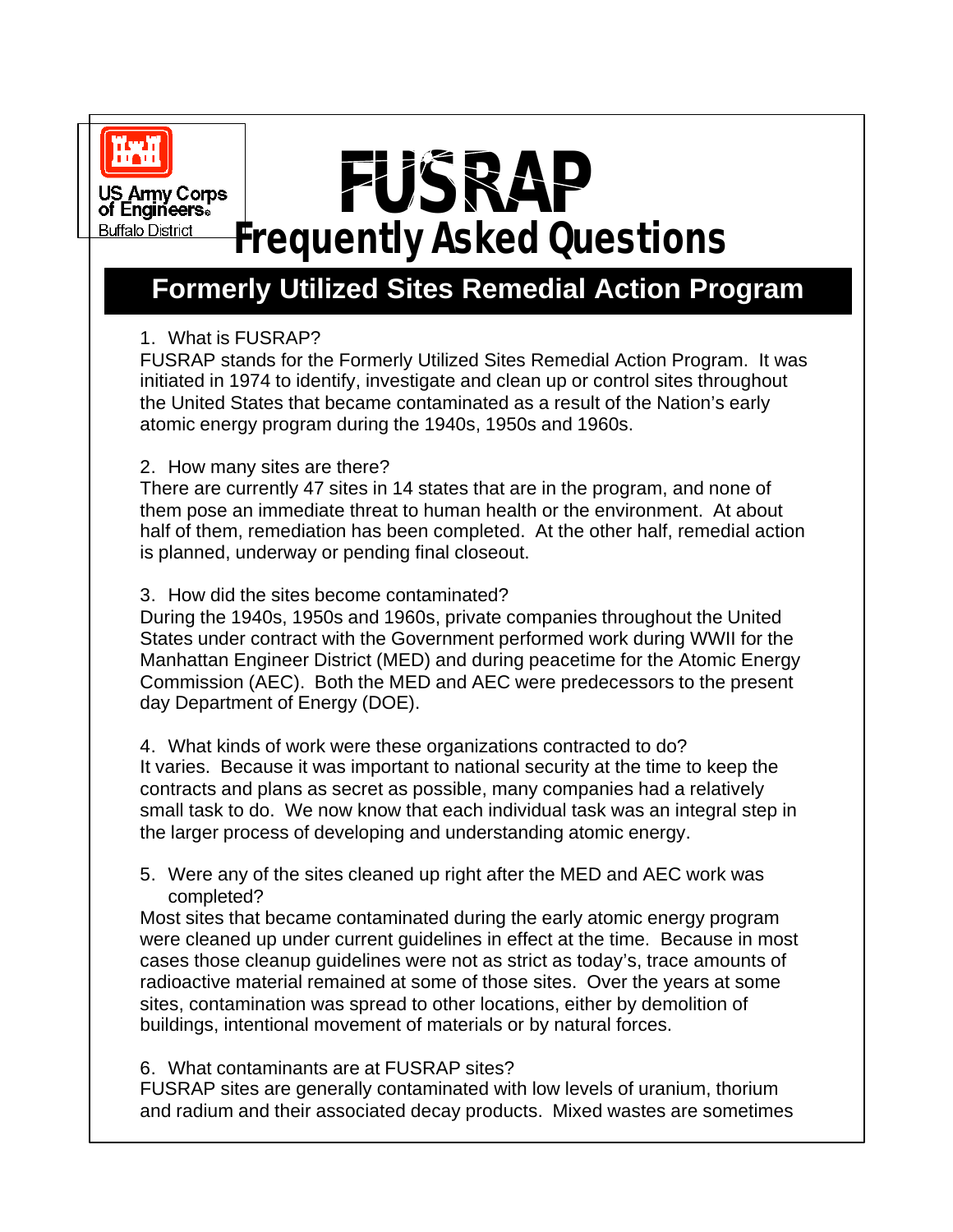also present. It is important to understand that these materials are contaminated with low-levels of residual radioactivity since the raw product was shipped offsite at the time. In most cases, the contaminants currently pose no risk to human health or the environment given their current land uses. Generally speaking at Buffalo District FUSRAP sites, the contamination is in soil that is several inches below ground level, capped with vegetation and/or is in areas that are restricted from the general public.

#### 7. How dangerous are FUSRAP sites?

Even though FUSRAP sites may contain levels of radioactivity above current regulatory guidelines, none of the sites pose an immediate health risk to the public or environment given current land uses (see number 6, above).

8. If the sites aren't dangerous, then why do they need to be cleaned up? Although these materials are not currently a hazard, they will remain radioactive for thousands of years, and health risks could increase if the use of the land were to change. We want to ensure that each site is protective to a standard that considers possible future uses for the land.

#### 9. How does a site become a part of the program?

When a site is thought to be contaminated, the DOE writes a letter to the Corps asking it to make a recommendation based on the potential for exposure to humans and the environment and the associated risk. The Corps then reviews old records, prepares a preliminary assessment and performs a site inspection. If contamination is found that is connected to a MED or AEC activity, cleanup is authorized under FUSRAP.

#### 10.How did FUSRAP start?

FUSRAP was initiated in 1974 to study and take appropriate cleanup action at sites that had become contaminated because of work performed by private companies for the MED and AEC. The Energy and Water Development Appropriations Act for fiscal year 1998, signed into law on October 13, 1997, transferred responsibility for the administration and execution of FUSRAP from the DOE to the U.S. Army Corps of Engineers (USACE).

#### 11.What are FUSRAP's objectives?

The objectives of FUSRAP are to:

- Evaluate sites that supported MED/AEC nuclear work and determine whether the sites need cleanup and/or control.
- Cleanup or apply controls to these sites so that they meet current guidelines.
- Dispose of or stabilize contamination that exceeds guidelines or causes an unacceptable risk in a radiologically and environmentally acceptable manner.
- Complete all work in a manner consistent with appropriate Federal laws and regulations and state and local environmental land use requirements (to the extent permitted by Federal law).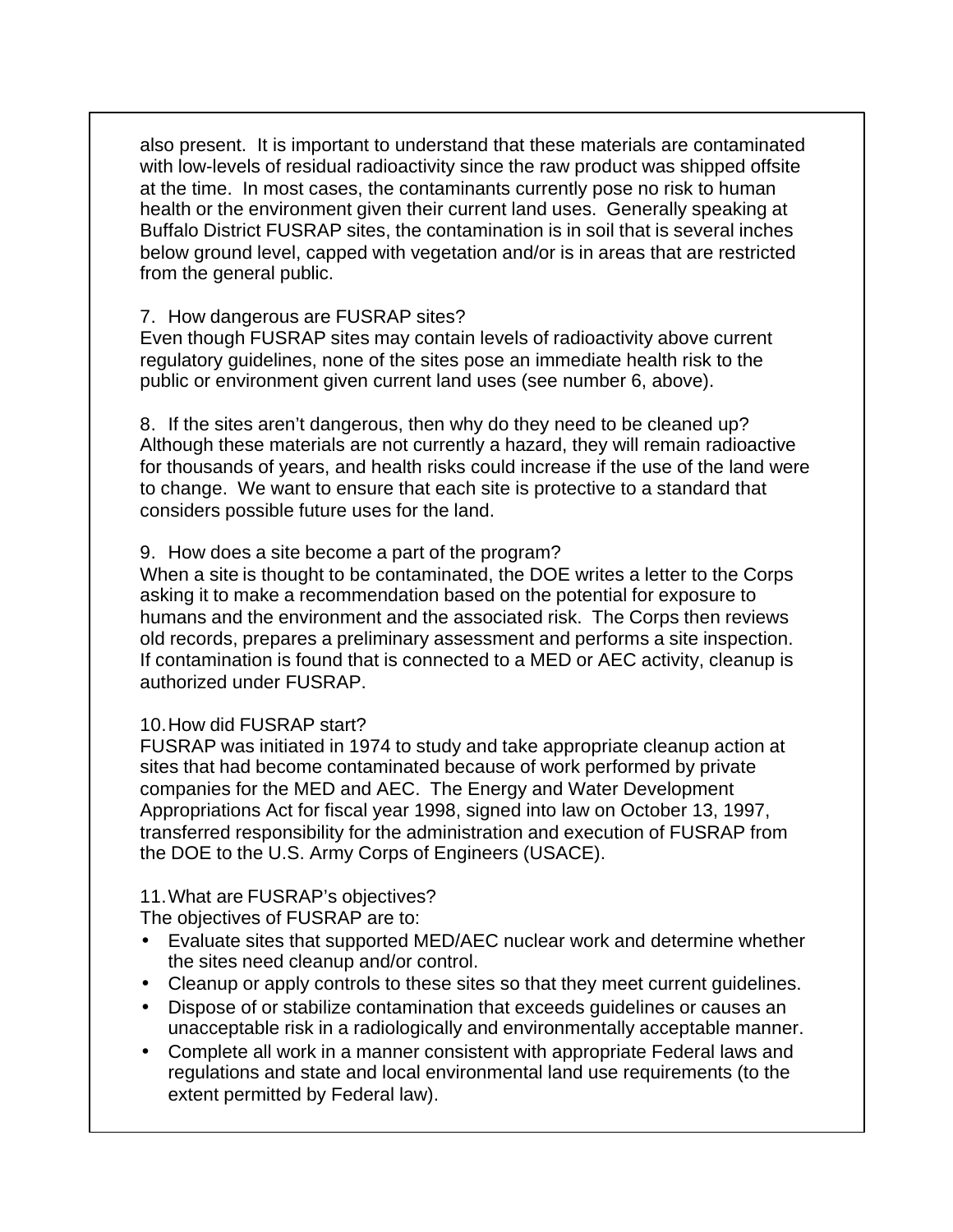12.Does the Corps have to follow any rules when cleaning up sites? Every step of the FUSRAP cleanup process is regulated by a number of Federal and state laws and their implementing regulations. Chief among these is the Comprehensive Environmental Response, Compensation and Liability Act (CERCLA).

CERCLA consists of a series of very specific steps and activities that must be performed at each step to ensure a thorough cleanup process. It chronicles actions taken at a site from its initial site designation into the program to its closeout. It also requires that the public be informed and involved in the decision-making process. To learn more about the specific phases in the CERCLA process, go to www.lrb.usace.army.mil/fusrap/facts.htm.

It is also typical for many FUSRAP sites to be subject to multiple laws, depending on the type and extent of contamination at the site. Other laws may include the Resource Conservation and Recovery Act, the Toxic Substances Control Act, the Clean Air Act, the Clean Water Act, the Safe Drinking Water Act, the Atomic Energy Act, the Uranium Mill Tailing Radiation Control Act and state and local laws.

13.How does FUSRAP work?

FUSRAP sites undergo several steps in the CERCLA process that lead to cleanup:

- **Preliminary Assessment/Site Inspection:** Collects and reviews information about the site. If it appears there may be contamination on site, a site investigation with sampling is performed to determine whether contamination is present on site.
- **Remedial Investigation/Feasibility Study:** Identifies the contamination at the site and its exact location. The **remedial investigation** will include a risk assessment, which is the science of defining the health effects of exposure to hazardous materials and situations. Within FUSRAP, risk assessment information helps determine what actions should be taken to clean up the site. The **feasibility study** develops and evaluates cleanup alternatives. Throughout the entire process, the public is informed about the progress toward a decision concerning cleanup alternatives and is encouraged to make comments.
- **Proposed Plan:** Evaluates the alternatives developed in the Feasibility Study against the nine CERCLA evaluation criteria. These criteria are divided into three sections. Threshold criteria must be met and calls for the alternatives to be protective of human health and the environment and comply with regulations. The next section is balancing criteria, where the alternatives are weighted against each other to see how they fit into the following standards: long-term effectiveness and performance; short-term effectiveness and environmental impacts; reduction in toxicity, mobility or volume through treatment; implementability; and cost. Finally, there is modifying criteria,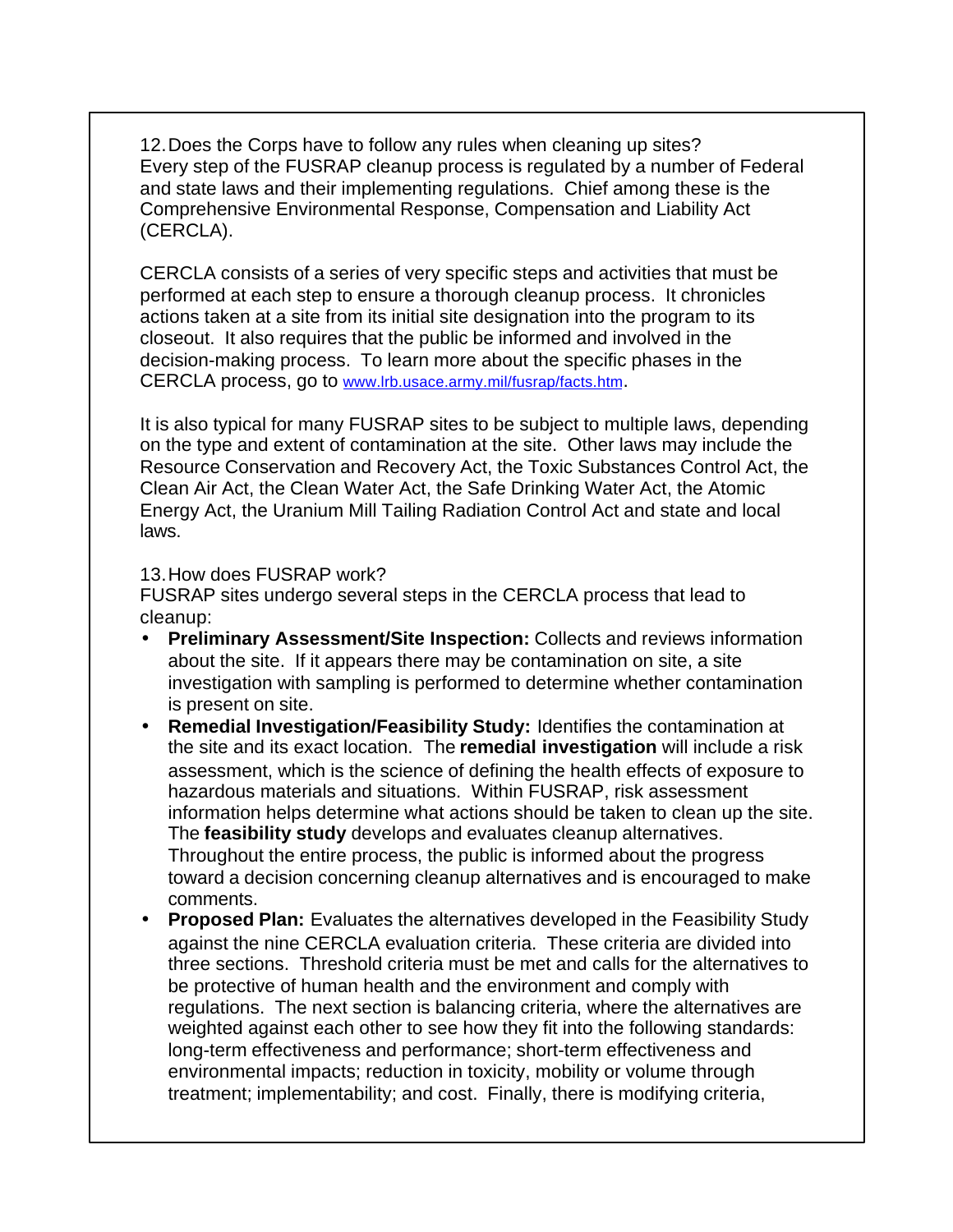which call for state and community acceptance. Members of the public are asked to comment on the proposed plan.

• **Record of Decision:** The final decision after careful consideration of the public comments. If the selected remedy includes remediation, a remedial design follows a record of decision and includes preparation of technical drawings and specifications that direct how the cleanup will be conducted. Special care is taken to ensure the safety of workers, people on site (where applicable) and surrounding neighbors. Cleanup begins after the remedial design is complete. This phase involves site preparation and construction activities. When these activities are completed, testing is conducted to ensure that cleanup objectives for the site have been met.

14.What steps are taken to protect people during remediation at a site? If remediation is the chosen alternative at a site, a combination of engineering, administrative and personnel protective equipment controls are put in place to ensure the safety of site workers, people on site (where applicable) and surrounding neighbors. Site workers are required to wear protective clothing and a thermoluminescent dosimeter, which is a device that measures radiation exposure. In addition, they wear personal monitors that measure daily air quality. Perimeter air monitors are placed around the site with samples taken and data evaluated on a daily basis, and engineering controls for dust management (such as watering down the material for excavation) are used as well.

#### 15.How is FUSRAP organized?

Administrative and financial management of FUSRAP activities is the responsibility of USACE Headquarters in Washington, DC. Headquarters then delegates work to the USACE Divisions, which in the case of the Buffalo District, is the Great Lakes and Ohio River Division. Project management of the Buffalo District FUSRAP sites is done with a team approach with all team members reporting to a project manager for each site. The team members include experts from many different districts. Most site investigations and cleanups are done by contractors under the supervision of the Corps with the Corps ensuring that all FUSRAP activities comply with CERCLA requirements.

16.What kind of experts does each team within the District consist? Each site consists of several experts dedicated to ensuring that the site is protective of human health and the environment. Since each site is different, each team will consist of different members who have a particular area of expertise. Basic team members include a project manager, project engineer, health physicist, industrial hygienist and risk assessor.

In addition, a site will typically need support from chemists, biologists, environmental engineers, the public affairs office, office of counsel, real estate office and resource management, just to name a few. With all of these different individuals working towards a common goal, it's easy to see why working on FUSRAP sites is a collaborative effort.